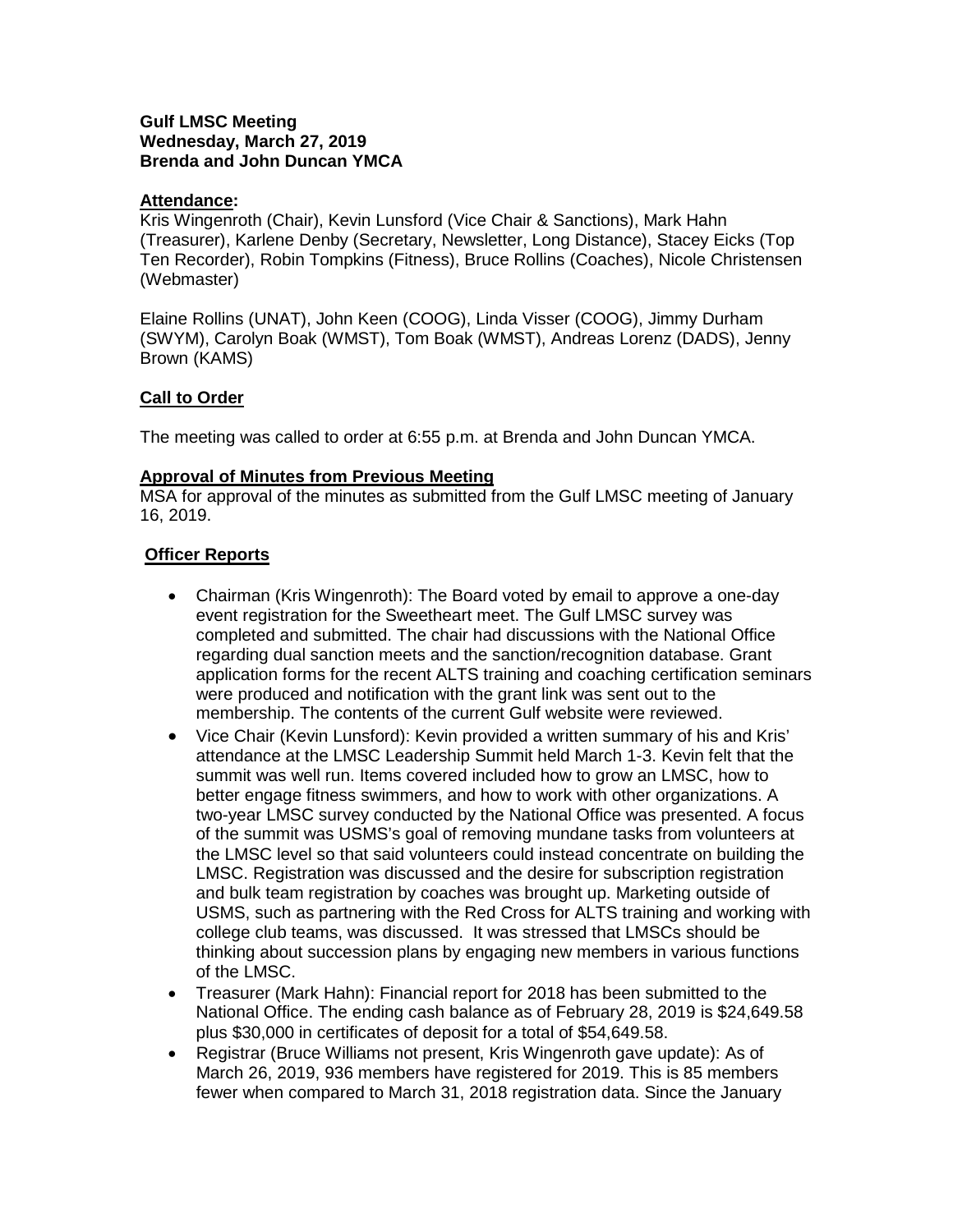meeting, PACK (Premier Aquatics Masters) has registered as a club for 2019 and currently has five members. There are currently 29 registered clubs for 2019, vs. 31 registered clubs in 2018. The number of self-identified coaches for 2019 is 98 vs. 110 self-identified coaches in 2018.

- Sanction Chair (Kevin Lunsford): The Speedo Sectional meet (a dual sanction USAS/USMS meet) was sanctioned. The cost of sanction was borne by the meet host, and Gulf LMSC has already been reimbursed for the sanction fee. The WMST Summer Head Start Meet (June 15) has also been sanctioned.
- Top Ten (Stacey Eicks): Results for Jesse Coon SCY Meet (January 19) and Sweetheart Meet (February 17) have been placed on USMS website. The results of the March Madness Meet were received today and should be up on the USMS website in the next few days. A noticeable increase in requests to submit USAS results to USMS has been noticed. A single USMS swimmer requested results for the USAS meet at Pearland Natatorium be submitted to USMS but Stacy was unable to submit results as no pool measurements were taken.
- Webmaster (Nicole Christensen Rembach): There were problems with the present domain for Gulf Masters Swimming, and current owner of domain has not been helpful. A new domain has been purchased from GoDaddy and will be GulfMastersSwim.org. All content from the old website will be transferred to the new website. This will be discussed in more detail later in the meeting.
- Communications (Karlene Denby): North Channel Aquatics has responded to Karlene's January request for team spotlight information and will be the featured team in the Spring 2019 newsletter. The Winter 2019 newsletter was distributed late (early March) due to editor's surgery and recovery. The Spring 2019 newsletter is anticipated to be published in May 2019.
- Coaches (Bruce Rollins): Bruce attended the Levels I and II coaching certification seminar this past weekend. There were 33 attendees (10 from the Gulf LMSC) and attendees came from Colorado and NY as well. Robin Tompkins, who attended the "how to conduct a swim clinic" seminar, gave an overview of the course. The two classroom hours were focused on how to structure the clinic and how to market the clinic. The following day a four-hour swim clinic was conducted at MACA's indoor pool. The large majority of the clinic participants were fitness swimmers. They were fortunate to have two coaches per six swimmers assisting Bill Brenner and Mel Goldstein. This was considered the practical portion of the clinic seminar for the coaches on hand. Bruce suggested that the Gulf needs to conduct more clinics and incentivize coaches who conduct clinics open to all Gulf members by reimbursing their \$50 fee for taking the "how to conduct a swim clinic" seminar. Bruce will work on and submit a reimbursement form with criteria.
- Secretary (Karlene Denby): Annual meeting minutes have been submitted to the National Office.
- Officials (Herb Schwab, not present): No report.
- Fitness (Robin Tompkins): Gulf Masters Swim University has over 100 swimmers entered for 2019 and positive feedback has been received from several participants. An email reminder will go out to membership in early April reminding them of event ending on April 30<sup>th</sup> and encouraging that members still sign up.
- Open Water (Karlene Denby): The inaugural Swim Across America charity swim for cancer research is May  $4<sup>th</sup>$ . There has been minimal engagement by the Gulf Masters swimming community with the exception of Houston Cougar Masters. There is an urgent need for volunteers, in addition to swimmers and donors, to run a successful event. Members are encouraged to volunteer via the SAA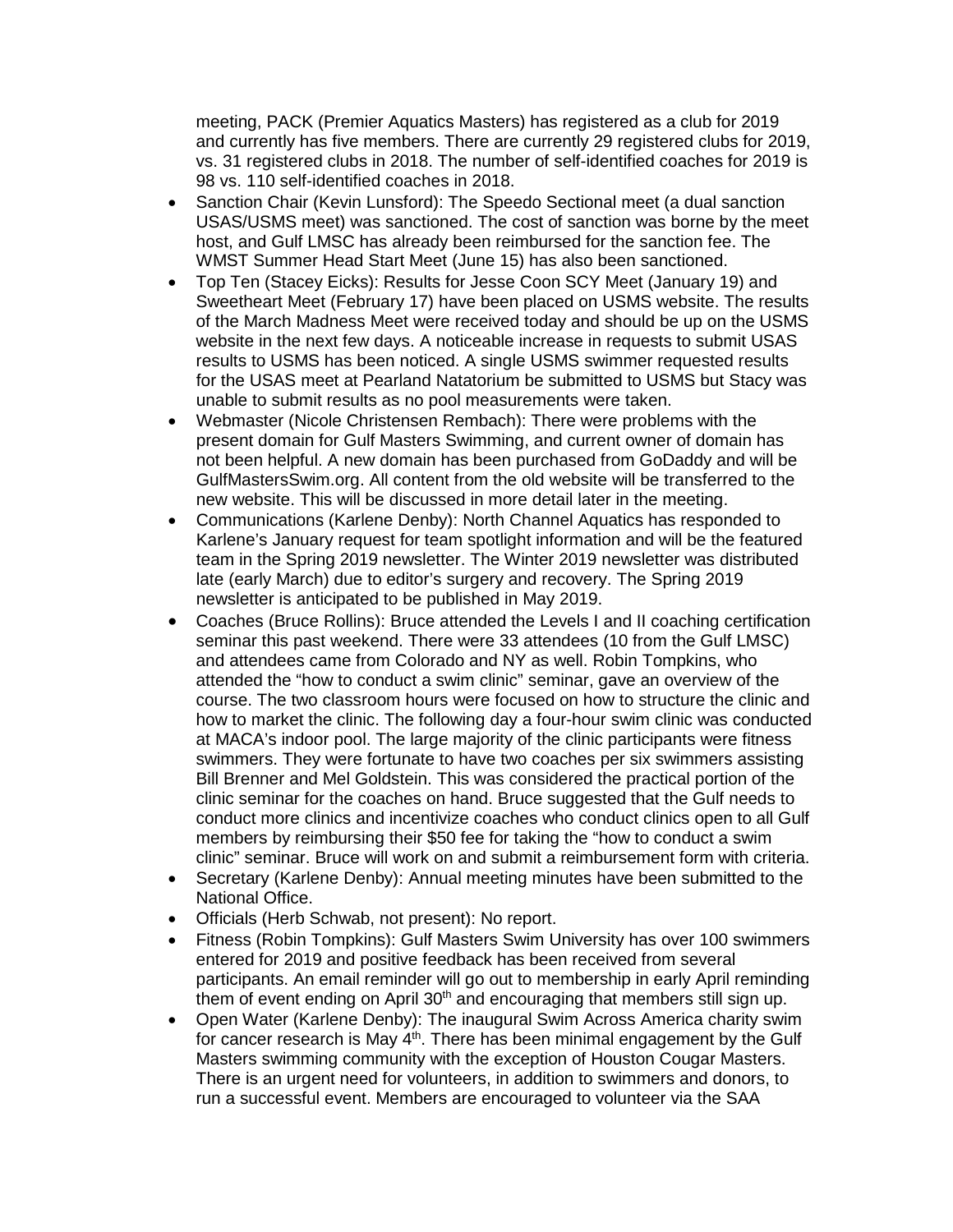website. An email to the Gulf leadership will be forthcoming in the next few days that can be disseminated to the membership to encourage volunteerism.

### **Old Business**

#### **Communications**

Nicole has been given administrative access to member emails and will be sending out notices to the membership as needed using Mail Chimp.

#### **Emmett Hines Award (Gulf LMSC Award)**

The criteria and application have been completed. An award has been selected and was viewed by those present. The application will be posted on the Gulf website. MSA to approve the award.

### **ALTS Seminar Report**

Stacey Eicks reported that the recent ALTS seminar had 15 participants, with attendees from both Utah and Arizona. The seminar provided a tool kit of techniques to use to teach adults who don't know how to swim. While the focus was on those who do not have a fear of the water, a section was devoted to those adults with fear of the water. Another section provided tips on how to start an ALTS program. The seminar included five hours of classroom instruction and two hours of in-water practice.

#### **ALTS Seminar Reimbursement**

Eight Gulf LMSC members took the seminar. Two have requested reimbursement funds. The deadline to request reimbursement is April 1, 2019. Reimbursement funds are included in the 2019 budget.

# **Coaching Certification Reimbursement**

Ten Gulf LMSC members took the certification seminar. Six have requested reimbursement funds. The deadline to request reimbursement is April 1, 2019. Reimbursement funds are included in the 2019 budget. Following the certification course, there are currently 38 certified coaches in the Gulf LMSC.

#### **Registration of Unregistered Coaches to USMS**

Bruce Rollins has reached out to these coaches. He will work with Bruce Williams to get them registered.

MSA to approve registration reimbursement of the newly hired Weekly YMCA coach who registered with USMS in order to attend coaching certification.

# **Update On South Central Zone Championship Meet**

Stacey Eicks reported that the meet has 243 entrants, representing 44 clubs. There are also 20 unattached swimmers. The Friday event (1,650 freestyle) will be conducted in both pools. Psych sheets are being prepared. Meet programs will be distributed to all entrants, thanks to meet sponsors.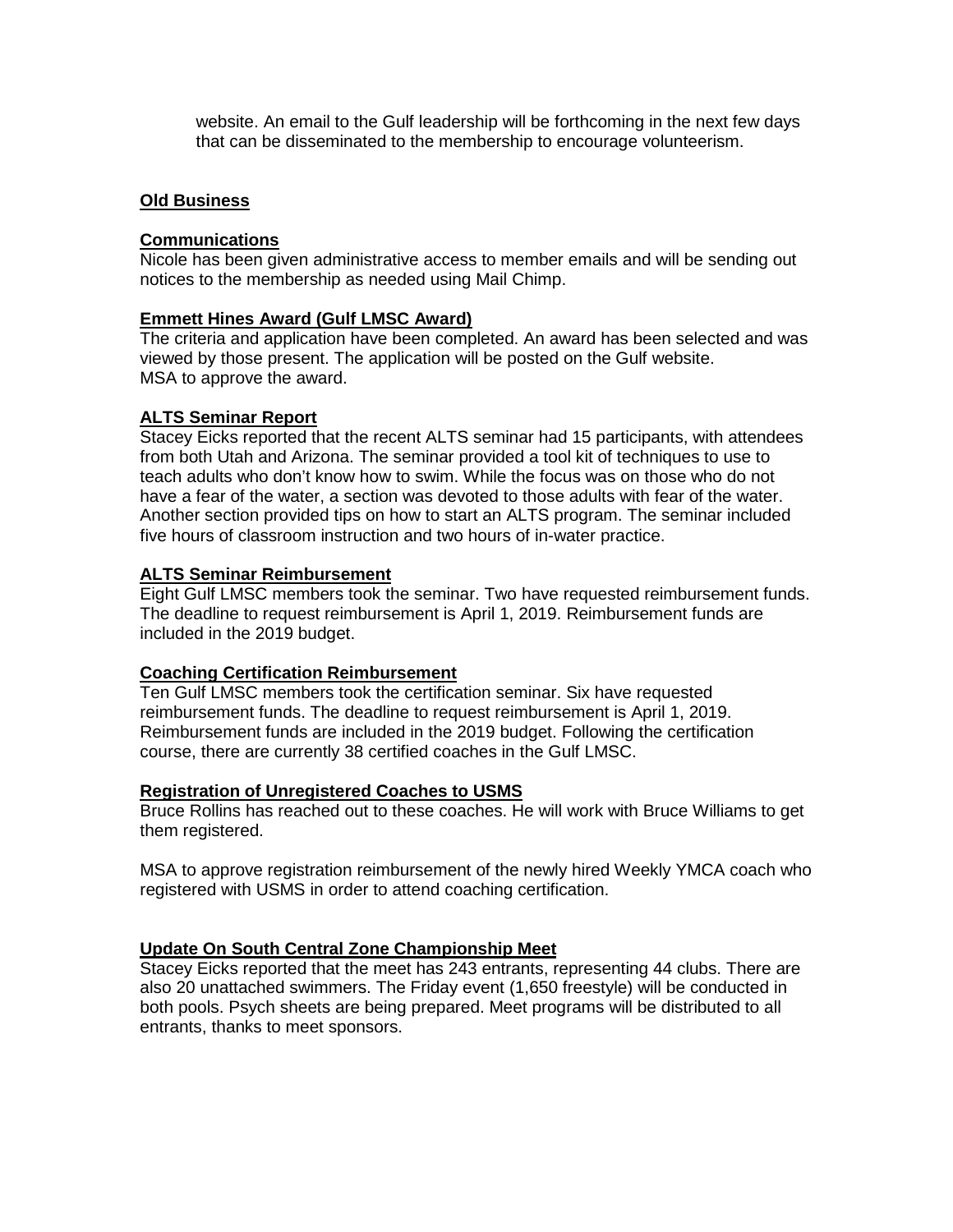### **New Business**

#### **Addition of New Meets to the Events Calendar**

MSA to add the following meets to the events calendar. WMSC Summer Head Start LCM Meet – June 15 Summer Sizzler LCM Meet – June 30 First Time For Everything SCY Meet – September 27 or 28 (TBA)

### **Proposed Changes to Gulf By-Laws**

### MSA - Change #1 / Article III BOARD OF DIRECTORS

Members – The Board of Directors shall consist of the elected offices and the chairs of the standing committees. *All members of the Board of Directors shall be currently registered members of USMS.*

Rationale: This is a requirement of USMS so it should be specified in our by-laws.

# MSA – Change # 2 / ARTICLE III BOARD OF DIRECTORS

Duties and Powers

#### Add: 3. *To approve any expenditure which is \$1000 or more over the approved amount in the annual budget.*

Rationale: USMS standards require the Board to approve any overbudget expenditure over \$5000 to be approved. It is felt that an overbudget expenditure of over \$1000 is more appropriate for the Gulf.

#### $MSA - Change # 3 / Article V - Duties of committees$

1. Sanctions – … **Delete:** The sanction chair shall also keep a record of the pool measurement certificates for all pools within the Gulf LMSC boundaries and submit new forms for inclusion in the USMS national database.

### 4. *Tabulations/Top 10 Recorder – Add: The tabulations/top 10 recorder shall keep a record of the pool length measurement certificates for all pools within the Gulf LMSC boundaries and submit new forms for inclusion in the USMS national database.*

Rationale: The USMS National Office places this duty with the Tabulations/Top 10 Recorder, not the Sanctions Chair.

#### $MSA - Change # 4 / Article V - Duties of committees$

4. Tabulations/Top 10 Recorder - …. The recorder shall upload meet results to the USMS meet results database and work with Gulf LMSC meet directors to ensure that *USMS and World* record applications are submitted appropriately.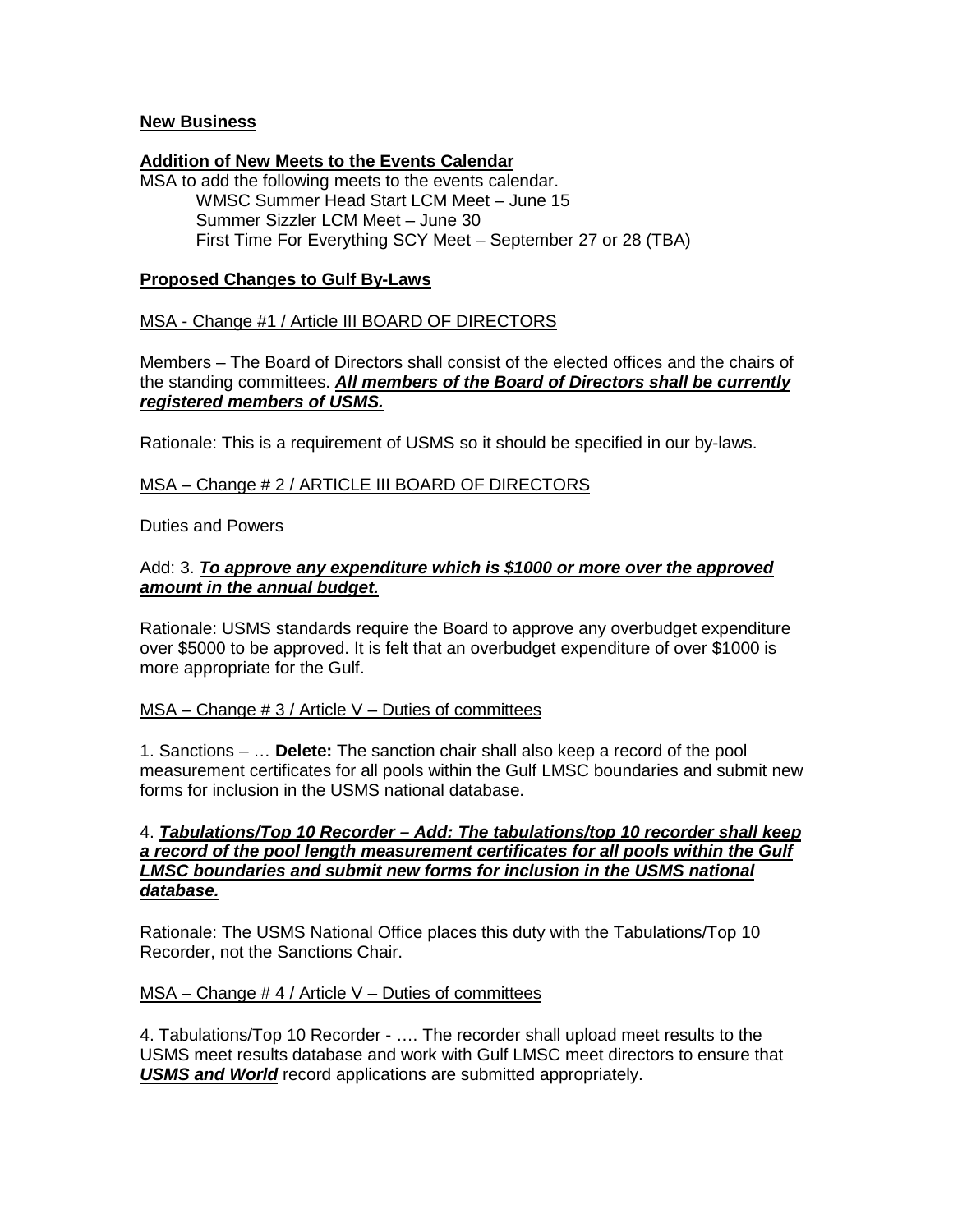Rationale: USMS LMSC standards, to emphasize which records are to be submitted.

### MSA – Change # 5 / Article V, Duties of the committees

5. Communications/Webmaster – The *position of* communications chair*/webmaster may consist of co-chairs and* may name a committee as desired or needed. The communications chair*/webmaster* shall ensure that the Gulf LMSC website is maintained and updated in a timely manner. *Announcements and communications of interest shall be produced and distributed to the Gulf LMSC members on a regular basis through a newsletter, emails, social media and/or other appropriate methods.*

Rationale: The duties of this committee may often be best filled by separate people. The current description only refers to the website.

MSA – Change # 6 / Article V, Duties of committees

Long Distance/Open Water Chair

### *The LDOW chair shall keep a list of Gulf area USMS certified Open Water Safety Directors and USMS certified Open Water Referees.*

Tabled – Change # 7 / Article IV, Duties of Officers

- 1. President
- 2. Vice-president

Replace all references in the By-Laws to "President" with "Chair" and replace all references to "Vice-president" with" Vice-chair".

Rationale: It is my opinion that USMS is encouraging the LMSC leaders to be called Chairs, not Presidents, reserving the term President for the National level.

Note: It is likely a proposal will be made to change the term "LMSC" to "Chapter" since the term "LMSC" may be confusing to members. I don't know whether that would change what term we want to use for our leader or not.

#### **Proposed Changes to Policy**

MSA – Change # 1 / Change title: **ANNUAL MEETING** TO **MEETINGS**

# Add: *USMS Club business shall not be conducted during an LMSC meeting (and vice versa).*

Rationale: Required by the USMS LMSC standards

MSA – Change # 2 / AWARDS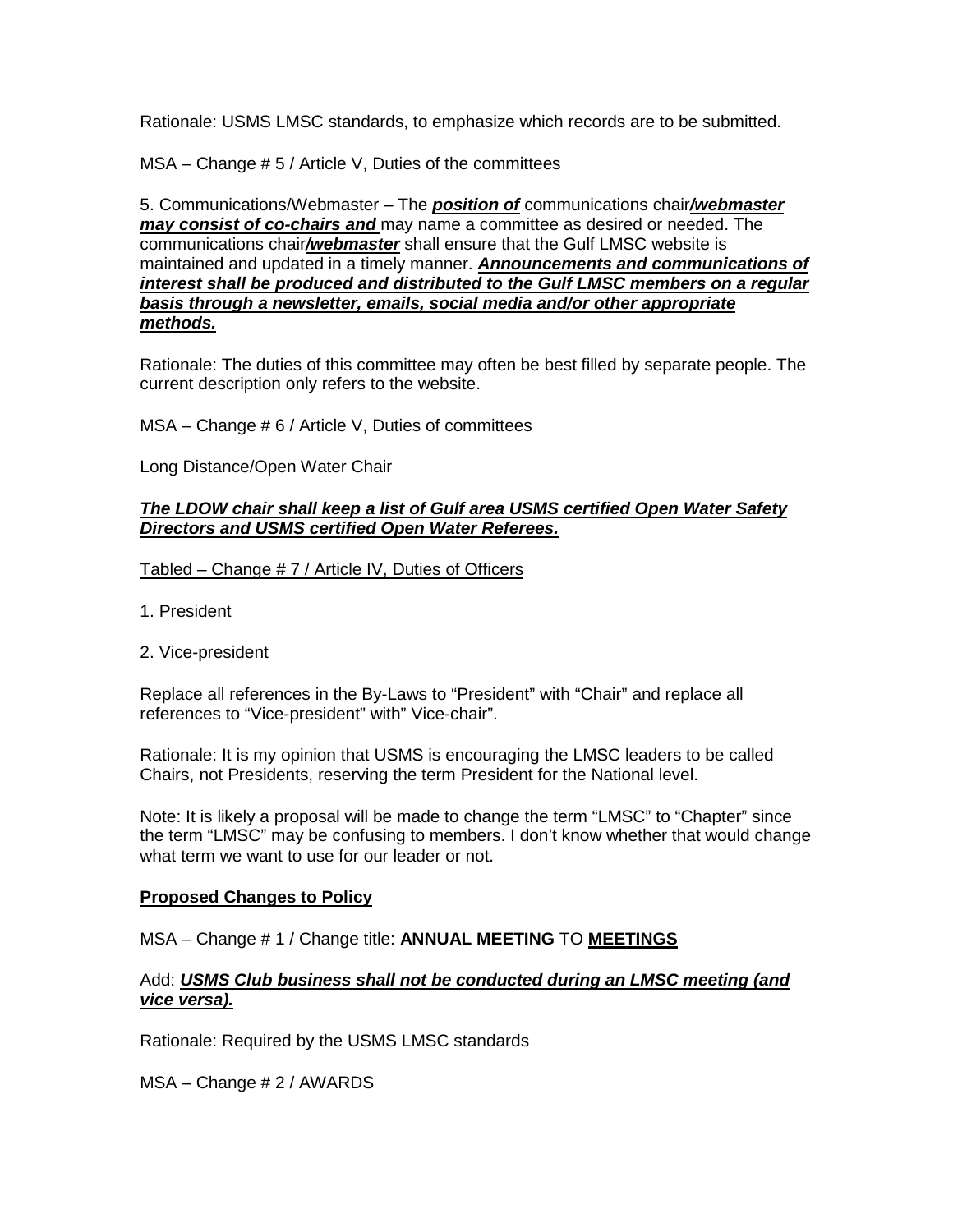# *Add: The Emmett Hines Award may be given annually to a Gulf LMSC member who best honors the memory of Emmett Hines.*

Rationale: Needs to be added to our awards section

MSA – Change # 3 / COACHES PROFESSIONAL DEVELOPMENT FUNDS

The Gulf LMSC *shall budget* funds for professional development for Gulf LMSC Masters Coaches.

# …. **Delete:** *The application must be filed at least three weeks before the event.*

Rationale: Better wording. We may not always be able to meet the 3 week standard.

MSA – Change # 4 / FINANCIAL POLICIES AND PROCEDURES

A member, other than the Treasurer, shall be appointed by the Board of Directors to reconcile bank statements *annually.* **delete: at least quarterly**

Rationale: We are not meeting the quarterly standard and USMS only requires an annual review.

MSA as amended (change 5 months to 4 months) – Change #5 / FINANCIAL POLICIES AND PROCEDURES

The treasurer shall file the appropriate 990-tax form with the IRS annually, within four months after the end of the fiscal year *and shall provide documentation of the filing to the USMS National Office.*

Rationale: The USMS National Office requires documentation that the filing has been done.

MSA – Change # 6 / FINANCIAL POLICIES AND PROCEDURES

*The Gulf LMSC's checking account shall be kept separate and distinct from any other accounts. All checks and cash shall be deposited within 30 days of receipt and payments to USMS shall be made within one week of receipt of an invoice.*

Rationale: Required by the USMS LMSC standards.

MSA Change #7 / FINANCIAL POLICIES AND PROCEDURES

### *Any change in the position of Treasurer shall be reported to the USMS Membership Director as soon as known.*

Rationale: Required by the USMS LMSC standards.

MSA – Change # 8 / Add: **LOGOS**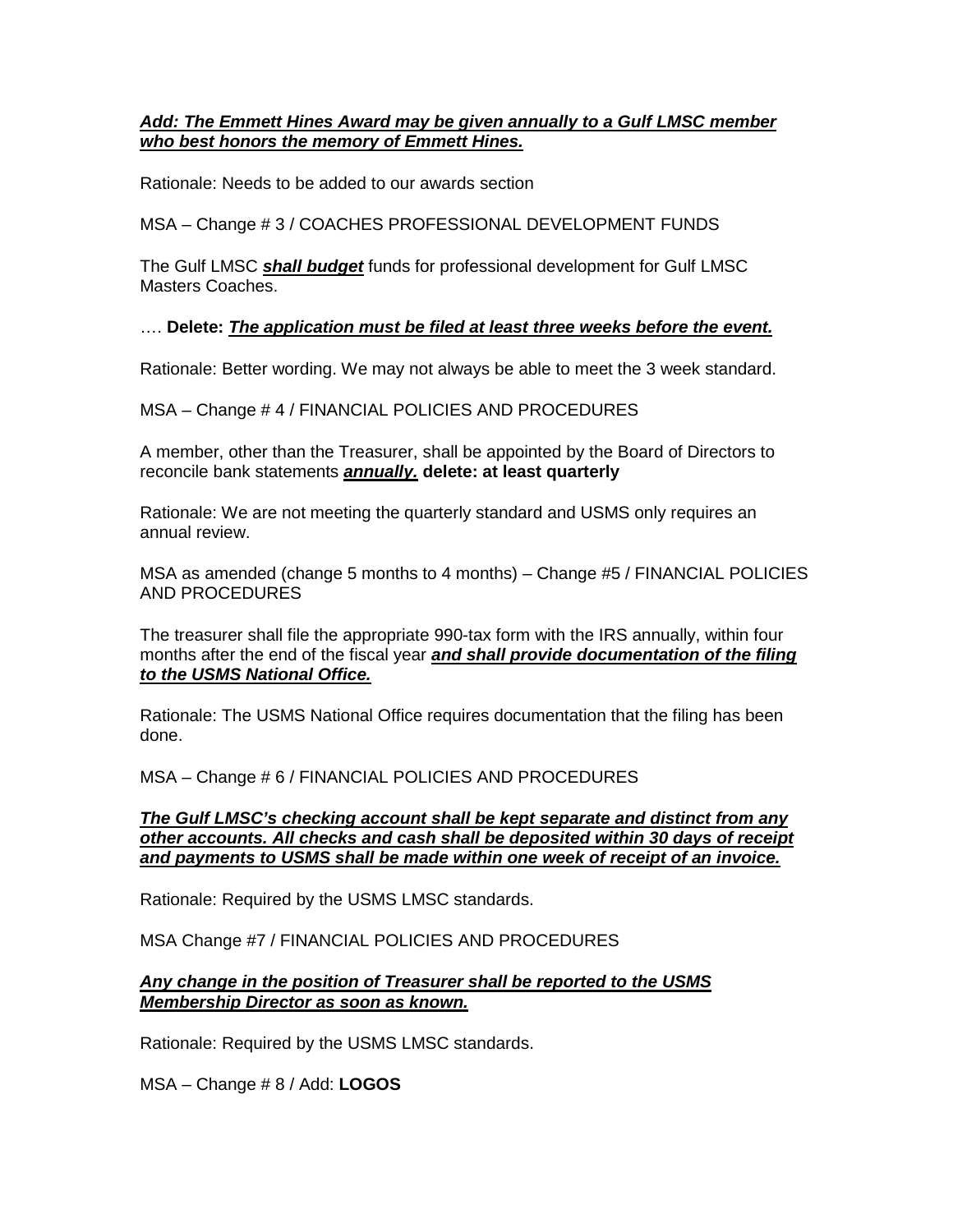## *The official USMS logo shall be used in appropriate circumstances and when used, the USMS Logo Style Guide shall be followed.*

Rationale: Required by the USMS LMSC standards.

MSA – Change # 9 / OFFICIALS

The Gulf LMSC Officials Chairman should maintain a list of officials *meeting USMS certification requirements that are* willing to officiate Masters swim meets.

### *A minimum of two officials (a referee and starter, who may double as start and turn judges) are required for sanctioned or approved USMS competitions.*

### *All officials working a sanctioned or approved USMS competition shall be briefed on USMS rules.*

Rationale: Required by the USMS LMSC standards.

### MSA Change # 10 / POOL CERTIFICATION

The Gulf *Tabulations/Top 10* Recorder shall maintain a list of all Gulf pools which are properly certified. (delete Sanctions Chair)

Rationale: The USMS National Office specifies this duty for the Tabulations/Top 10 Recorder, not the Sanction Chair.

# MSA – Change # 11 / REGISTRATION

### *Individual and club registrations shall be processed within 14 days of receipt, including mailing paper copies of USMS cards.*

### *Original, signed paper registration documents shall be maintained in a dry, secure and safe place for 2 years.*

Rationale: Required by the USMS LMSC standards.

MSA as amended (capitalize registrar) - Change # 12 / REGISTRATION

### *The Registrar shall present the Treasurer any monies collected within two weeks of receipt.*

**Delete:** Once a month, the Registrar shall send the Treasurer the official list of who has registered for that month, along with any associated checks. The Treasurer will deposit the checks and write a single check to the National Office. The monthly report and check shall be sent to the National Office by the Treasurer.

Rationale: Required by the USMS LMSC standards. Deleted section is outdated since registrations are now primarily done on-line.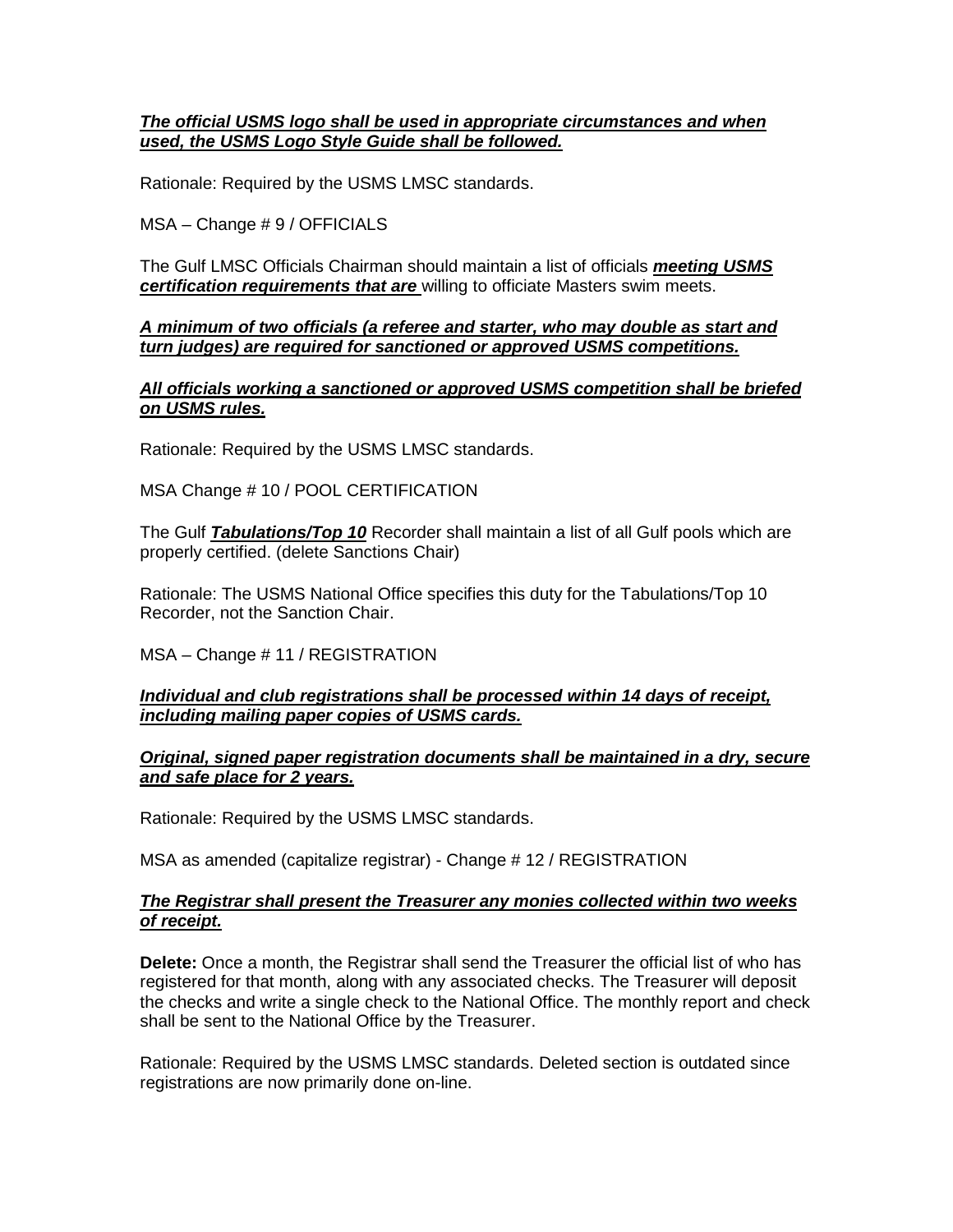MSA – Change # 13 / REGISTRATION

## *Any change in the position of Registrar shall be reported to the USMS Membership Director as soon as known.*

Rationale: Required by the USMD LMSC standards.

MSA – Change # 14 / WEBSITE

Current By-Laws and the Gulf LMSC Policies, *a link to online registration as well as printable registration forms and contact information for one or more officers* shall be posted on the Gulf LMSC website.

Rationale: Required by the USMS LMSC standards.

# MSA – Change # 15 / **MEET ENTRY** *ANNOUNCEMENTS* **(replace Forms)** (4/17/10)

Meet entry *announcements shall* include the meet director's name and contact information

*All meets shall be conducted according to the competition rules in the USMS rule book. (provide link)*

MSA as amended (change "capy" to "copy") – Change # 16 / BYLAWS

# *Any time the Gulf By-Laws are updated, a copy shall be provided to the USMS National Office for posting.*

#### **Change of Website Domain and Email Address**

As previously discussed, there were problems with the current website domain and the owner of the domain name. Therefore, the website has been changed to GulfMastersSwim.org and all content has been moved over to the new website. There is also a new email address [GulfMastersSwim@gmail.com](mailto:GulfMastersSwim@gmail.com) which will go to Kris and Nicole. MSA to approve the new website and email address and verify that change is effective as of April 8, 2019.

#### **Storage of User Names, Passwords, PINs**

MSA to approve that the Gulf Treasurer and Gulf Secretary keep copies of the user names, passwords, and PINs for both the new website and email address with their records.

Nicole is requesting that she be kept informed of meet information, results, and other info to keep the website and Facebook page current.

#### **Purchase of Laser for Pool Measurement**

MSA to approve the purchase of a new laser for pool measurement. The cost is approximately \$150. Nicole has volunteered to purchase it.

Attendees were asked to review and update the list of Gulf pools that have been measured.